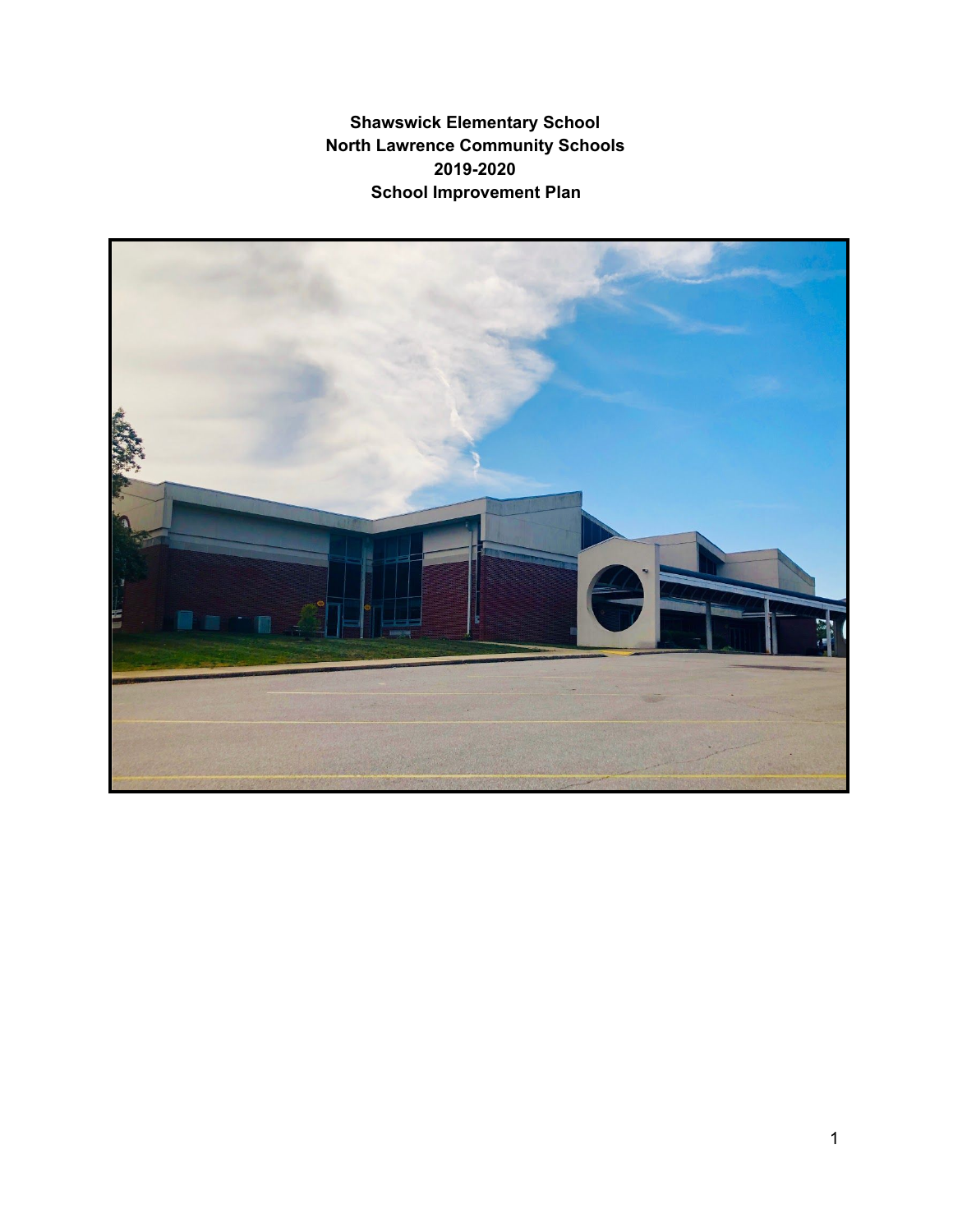|                           | <b>Team Members</b>  |                      |
|---------------------------|----------------------|----------------------|
| Name                      | Stakeholder Group(s) | Team Role(s)         |
| Lucas Calhoun             | Admin                | Lead   Contributor   |
| <b>Kelsey Pace</b>        | Admin                | Lead   Contributor   |
| <b>Tracy Williams</b>     | Teacher              | Member   Contributor |
| <b>Brittaney Spreen</b>   | Teacher              | <b>Lead Member</b>   |
| <b>Courtney Blackwell</b> | Teacher              | Secretary   Recorder |
| Jane Scott                | <b>Teacher</b>       | Member   Contributor |
|                           |                      |                      |

# Vision of Excellence

Shawswick Elementary's vision of excellence moves beyond the classroom. It is our belief that students should be educated holistically. Students need to be well-rounded in order to succeed and excel in today's society.

Academics, character education, kindness, and empathy are focused upon using a variety of methods at Shawswick Elementary. Anti-bullying lessons and kindness education are a large part of character building education at Shawswick and students are encouraged to display kindness and care for others at all times.

Likewise, many outside sources have come together to make Shawswick a wonderful place for students. A number of churches, Lions Club, PTO, high school cadet teachers and other community members contribute to serve our students and families, teaching them the importance of being a community.

All stakeholders of Shawswick Elementary work toward a common goal of meeting students' individual needs so that all students are successful. Our teachers use Response to Instruction and formative assessments to adapt their lesson plans in order to make sure every child succeeds. Our intervention plans, data meetings, and focus on the student makes Shawswick Elementary a successful place for students to learn and grow academically, socially and emotionally.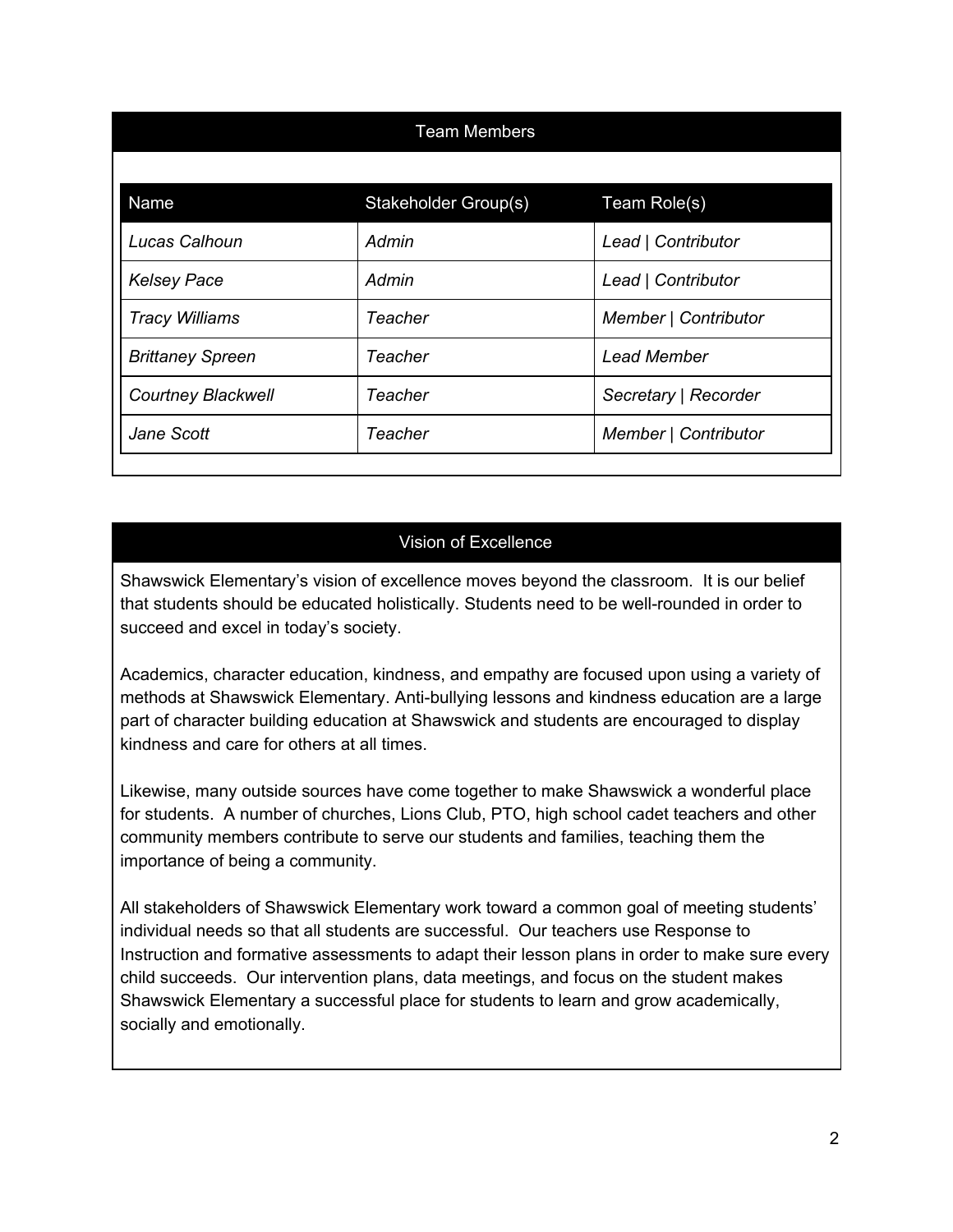## School & Community Profile

North Lawrence Community School District is located in the northern part of Lawrence County. During the 2018-19 school year, 4,754 students were enrolled in the school district, which includes 10 elementary schools, 3 middle schools, and one high school. The schools are located in and around Bedford, Indiana, a rural community in the south central region. As the "Limestone Capital of the World," Bedford is home to approximately 14,000 people. Industry includes a Naval base, automobile manufacturing plants, various small businesses, and agriculture. There are a number of smaller industries supporting one manufacturing plant, General Motors Powertrain. Additionally, the district is within commuting distance of six degree granting institutions.

For the current school year, 2019-2020, the school consists of the following make-up:

- two hundred seventy-eight (278) students in attendance
- two (2) principals (one lead and one assistant)
- twelve (12) classroom teachers
- three (3) traveling specials teachers
- one (1) resource teacher
- one (1) speech therapist
- $\bullet$  ten (10) support staff members
- one (1) administrative assistant
- two (2) custodians.

In the fall of 1995, Shawswick School was divided into Shawswick Elementary School (K-5) and Shawswick Middle School (6-8). The two schools share one facility with separate finances. Restructured just this year, the schools will share a team of administrators consisting of one lead principal, and one assistant principal. Although there is some overlap concerning faculty and patrons, the two schools are otherwise separate. Lucas Calhoun currently serves as the principal of Shawswick Elementary School, while Kelsey Pace serves as the assistant principal.

All students in grades one through five (1-5) at Shawswick Elementary will receive a minimum of 60 minutes each week of all specials (art, music, PE, library). Kindergarten students will receive a minimum of 30 minutes each week of all specials. The faculty years of experience breakdown is as follows: 0-5 years | 4 | 20%, 6-10 years | 7 | 35%, 11-20 years | 6 | 30%, 20+ years | 3 | 15%. The faculty and staff are dedicated to the academic, social and emotional development of each student.

Teachers use the Reading Streets curriculum in grades kindergarten through fifth grade. The math curriculum is My Math. During the 2017-18 school year, the K-5 teachers throughout the district used the Rigorous Curriculum design process to create to develop curriculum maps and pacing guides. This process provided teachers with an in depth understanding of the state standards and how to ensure their instruction is aligned to the standards. This work is stored on a server that is accessible to all staff through an internet portal. The teachers also focused on creating authentic assignments and assessments.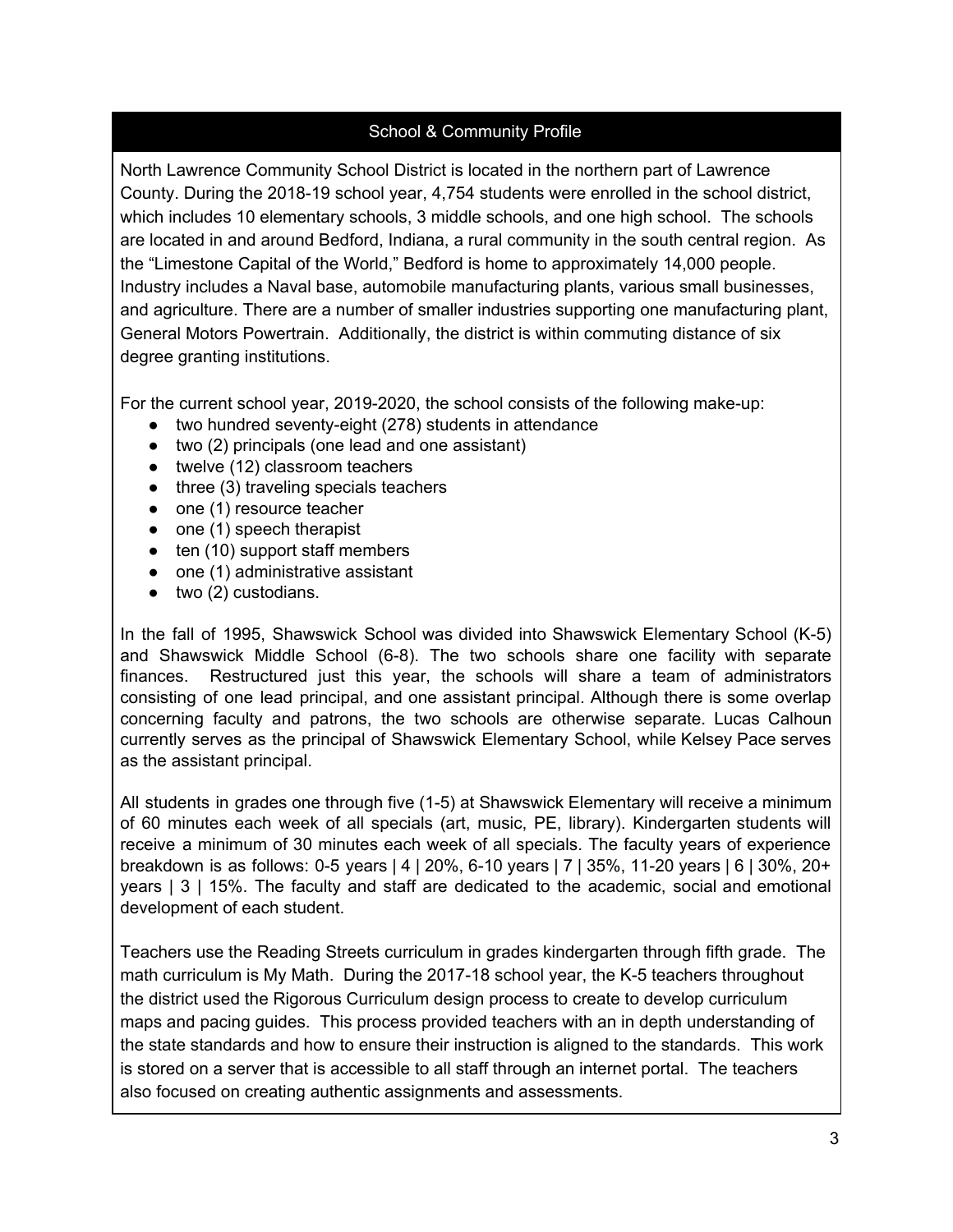The district uses a variety of assessments to track student progress towards mastery of the state standards. Students in grades K-5 are assessed using NWEA in Reading and Math, which is used to measure mastery of the academic standards. Students in grades K-8 complete the STAR Reading assessment, which provides all stakeholders with a measurement of the student's reading level and comprehension.

#### Vision

**Vision:** Shawswick Elementary School is a place where all students will learn at appropriate levels. Students will learn better in a child-centered environment that encourages a safe, structured atmosphere. The staff will create an environment that fosters positive self-esteem and respect within the learning community.

### Mission Statement

**Mission:** Shawswick Elementary is a "home" for students, encouraging critical thinking in a safe, respectful, and nurturing environment with a rigorous curriculum. The SES learning community strives to collaborate with families in order to create an environment that empowers students to reach their potential and prepare them for a productive future.

## Core Beliefs or Core Values

**Beliefs:** ALL Shawswick Elementary staff have the following beliefs:

- Children should feel successful, respected, and safe
- All staff should help develop positive self-esteem for all students
- Teachers and administrators should be empowered to make decisions about student progress, retention, and advancement.
- Instruction and curriculum should be developmentally appropriate and aligned throughout the grade levels.
- All students can learn at different levels in a child-centered setting.
- Professional development should be continuously valued.

|              |           |                                    | <b>Student Demographics</b> |           |           |
|--------------|-----------|------------------------------------|-----------------------------|-----------|-----------|
|              |           | <b>Student Enrollment By Grade</b> |                             |           |           |
|              | 2015-2016 | 2016-2017                          | 2017-2018                   | 2018-2019 | 2019-2020 |
| Kindergarten | 39        | 47                                 | 43                          | 48        | 48        |
| Grade 1      | 41        | 40                                 | 48                          | 39        | 48        |
| Grade 2      | 35        | 44                                 | 41                          | 55        | 40        |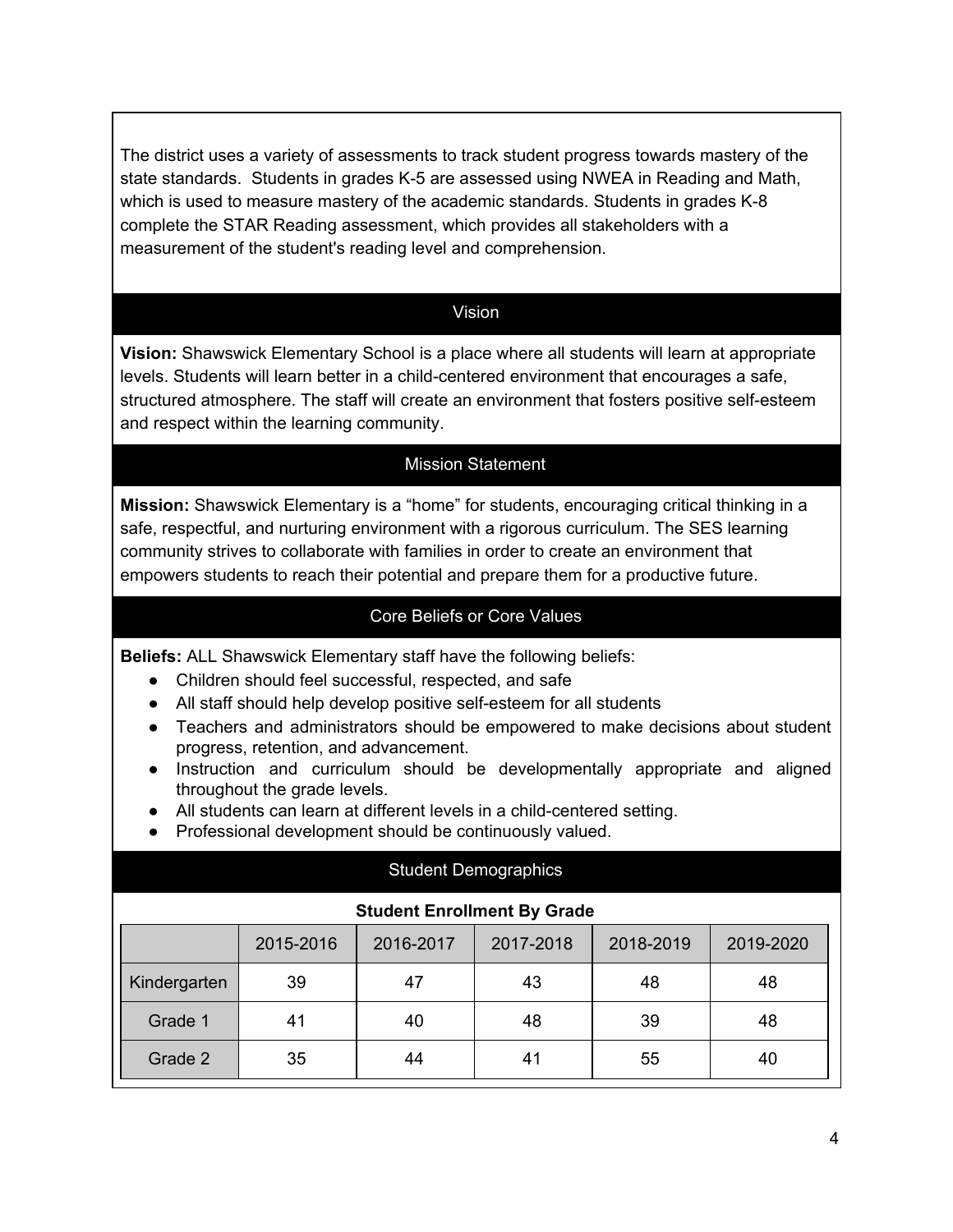| Grade 3                    | 52  | 39  | 45  | 44  | 59  |
|----------------------------|-----|-----|-----|-----|-----|
| Grade 4                    | 44  | 51  | 43  | 42  | 38  |
| Grade 5                    | 55  | 45  | 56  | 41  | 45  |
| <b>Total</b><br>Enrollment | 266 | 266 | 276 | 269 | 278 |

# **Student Demographics**

|                                        | 2015-2016             | 2016-2017           | 2017-2018             | 2018-2019             | 2019-2020           |
|----------------------------------------|-----------------------|---------------------|-----------------------|-----------------------|---------------------|
| American<br>Indian                     | N/A                   | N/A                 | N/A                   | N/A                   | 2 students<br>0.7%  |
| <b>Black</b>                           | N/A                   | N/A                 | N/A                   | N/A                   | N/A                 |
| Asian or<br>Pacific<br><b>Islander</b> | N/A                   | N/A                 | N/A                   | 2 students<br>$0.7\%$ | 2 students<br>0.7%  |
| Hispanic                               | 4 students<br>1.5%    | 6 students<br>2.3%  | 7 students<br>2.5%    | 8 students<br>3%      | 4 students<br>1%    |
| White                                  | 259 students<br>97.4% | 258 students<br>97% | 264 students<br>95.7% | 254 students<br>94.4% | 259 students<br>93% |
| <b>Multiracial</b>                     | 3 students<br>1.1%    | 2 students<br>0.8%  | 5 students<br>1.8%    | 5 students<br>1.9%    | 12 students<br>4%   |
|                                        |                       |                     |                       |                       |                     |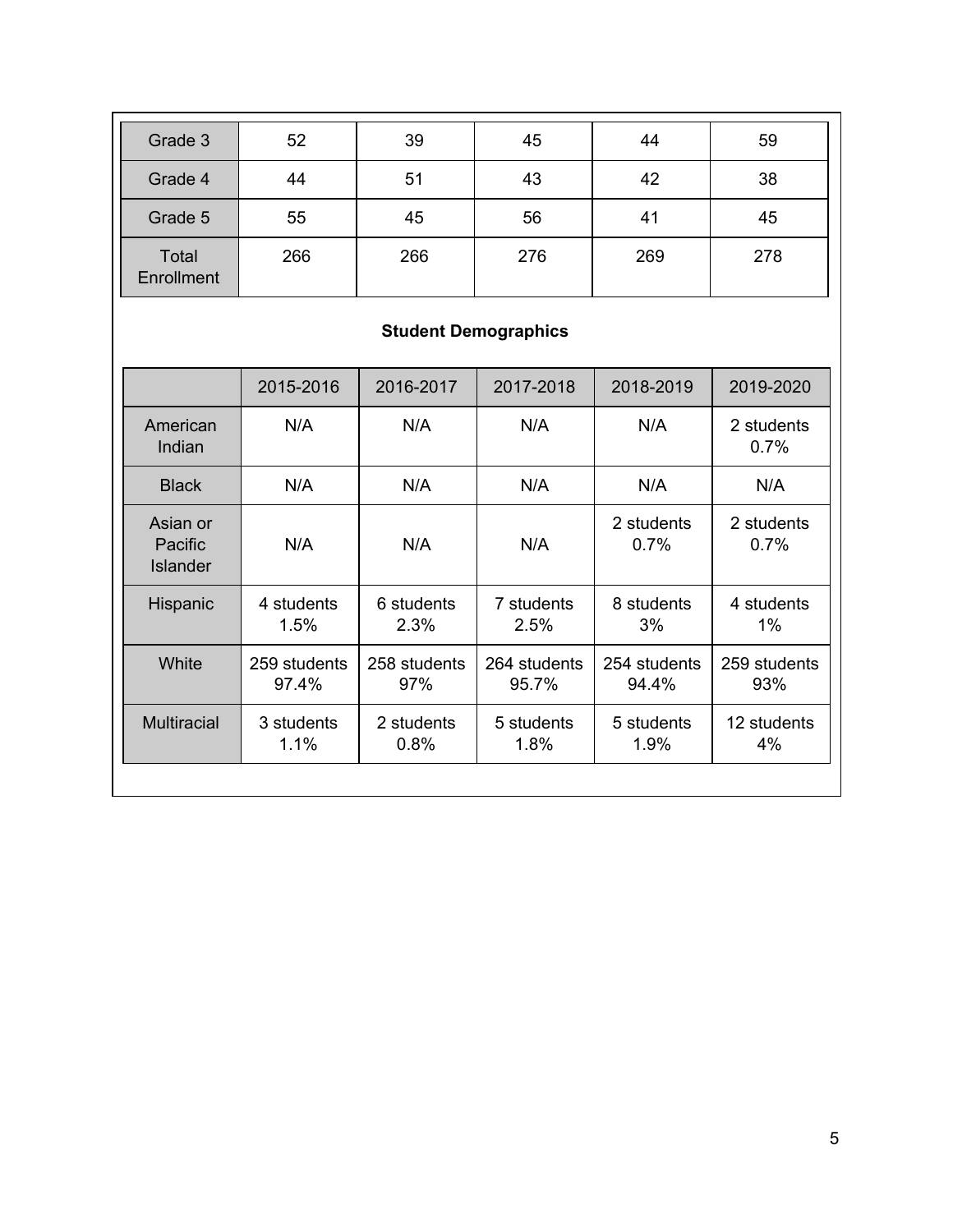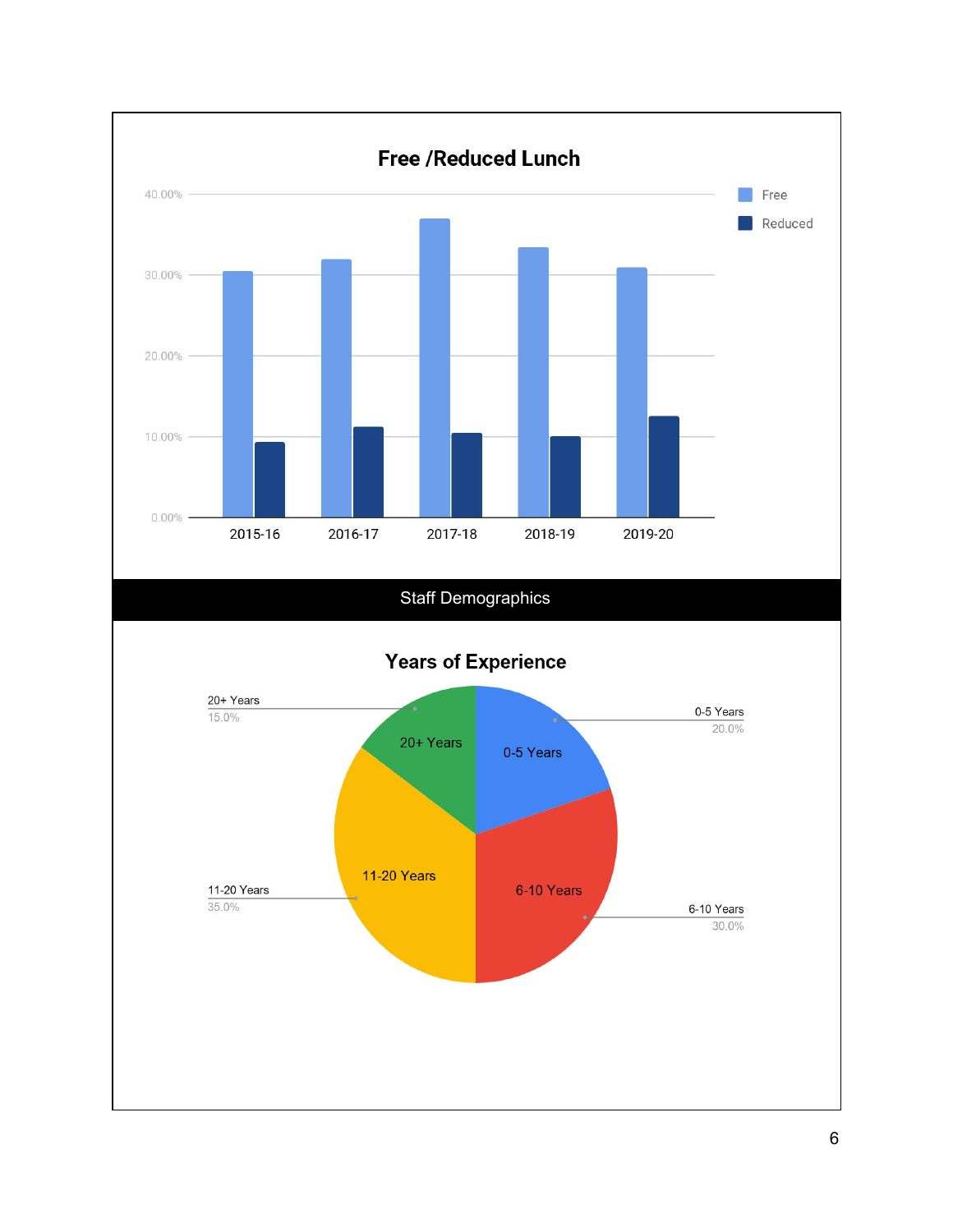### Student Attendance

The staff of Shawswick Elementary School is committed to providing a safe and secure learning environment that educatuates the whole student. Students and their parents/guardians are made aware of the school's policies, procedures, and expectations at various points throughout the year. At the beginning of the year, each student's parent/guardian receives a copy of the NLCS Student Handbook, provided in the student agenda. This handbook describes behavioral, disciplinary, and attendance guidelines. Additionally, it is reviewed and updated each year and distributed to all staff, students, and parent/guardians.

For safety reasons, the doors of the school remained locked throughout the day and admittance to the school requires a person to be "buzzed" into the school by the school's administrative assistant. Upon entry, visitors are required to sign in at the office and wear a visitor's badge while moving throughout the building. School and corporation personnel also wear identification while in the building. Per district practice, for the safety of all students and staff, visitors are not permitted on the playground during recess times.

| 2012-13 | 96.2% |
|---------|-------|
| 2013-14 | 97%   |
| 2014-15 | 95.8% |
| 2015-16 | 96.3% |
| 2016-17 | 95.9% |
| 2017-18 | 95.4% |
| 2018-19 | 95.7% |

#### **Attendance Rates By Year**

#### Student Academic Data

The staff at Shawswick Elementary has created a foundation of academics that is focused on growth. The focus on growth guides our work as we analyze student data and create outcome objectives throughout the year as we use and analyzing data to make adjustments to our instruction.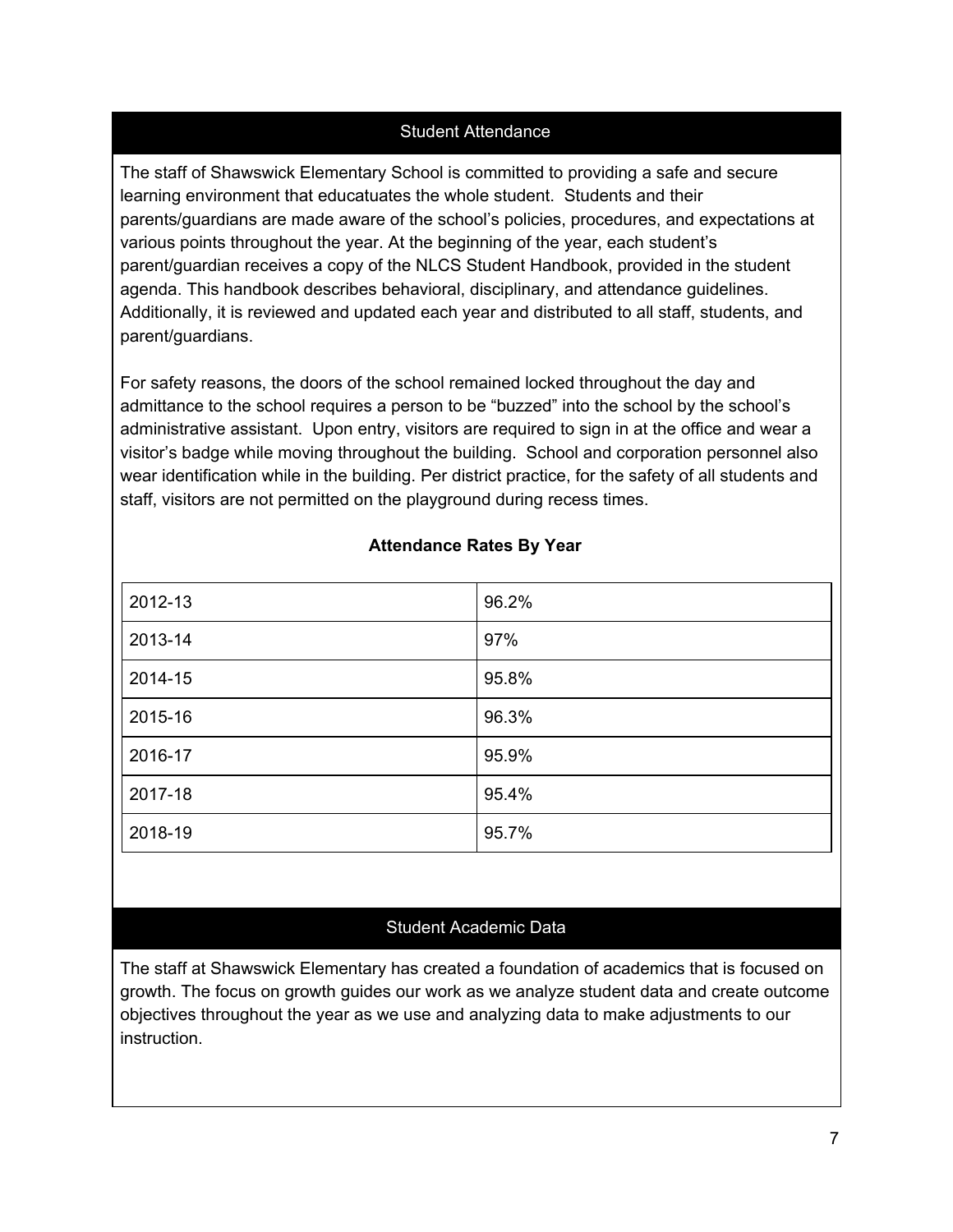|                                             |                                     | <b>NWEA Data   2018-19</b> |                          |                                  |                   |
|---------------------------------------------|-------------------------------------|----------------------------|--------------------------|----------------------------------|-------------------|
| <b>NWEA</b><br><b>MATH</b><br><b>SPRING</b> | Lo:<br>%ie:<br>$-21$                | LoAvg<br>%ile<br>$21 - 40$ | Avg<br>%ile<br>$41 - 60$ | <b>HiAvg</b><br>$%$ ile<br>61-80 | Hĩ<br>%ile<br>>80 |
| KG                                          | 5 11%                               | 8 17%                      | 10 21%                   | 15   32%                         | 9 19%             |
| Grade 1                                     | 3 7%                                | 1 2%                       | 7 17%                    | 17   41%                         | 13   32%          |
| Grade 2                                     | 10   19%                            | 10   19%                   | 15 28%                   | 16   30%                         | 3 6%              |
| Grade 3                                     | 8   19%                             | 10   23%                   | 16   37%                 | 6 14%                            | 3 7%              |
| Grade 4                                     | 4   10%                             | 16   39%                   | 11   27%                 | 8 20%                            | 2   5%            |
| Grade 5                                     | 5 11%                               | 8 18%                      | 17   32%                 | 14   30%                         | 4 9%              |
|                                             |                                     |                            |                          |                                  |                   |
| <b>NWEA</b><br>E/LA<br><b>SPRING</b>        | $\Box$<br>%He <sub>1</sub><br>$-21$ | LoAvg<br>%ile<br>$21 - 40$ | Avg<br>%ile<br>$41 - 60$ | HiAvg<br>$%$ ile<br>61-80        | Hi<br>%ile<br>>80 |
| KG                                          | 4 6%                                | 8 17%                      | 10 21%                   | 15   32%                         | 10 21%            |
| Grade 1                                     | 2 5%                                | 010%                       | 6 15%                    | 18   44%                         | 15   37%          |
| Grade 2                                     | 4 7%                                | 12   22%                   | 7 13%                    | 14   26%                         | 17   31%          |
| Grade 3                                     | 9 21%                               | 8   19%                    | 6 14%                    | 13   30%                         | 7 16%             |
| Grade 4                                     | 5 13%                               | 10   25%                   | 6 15%                    | 12   30%                         | 7   18%           |



12 | 27%

 $5|11%$ 

Grade 5

 $9|20%$ 

 $2 | 5%$ 

16 | 36%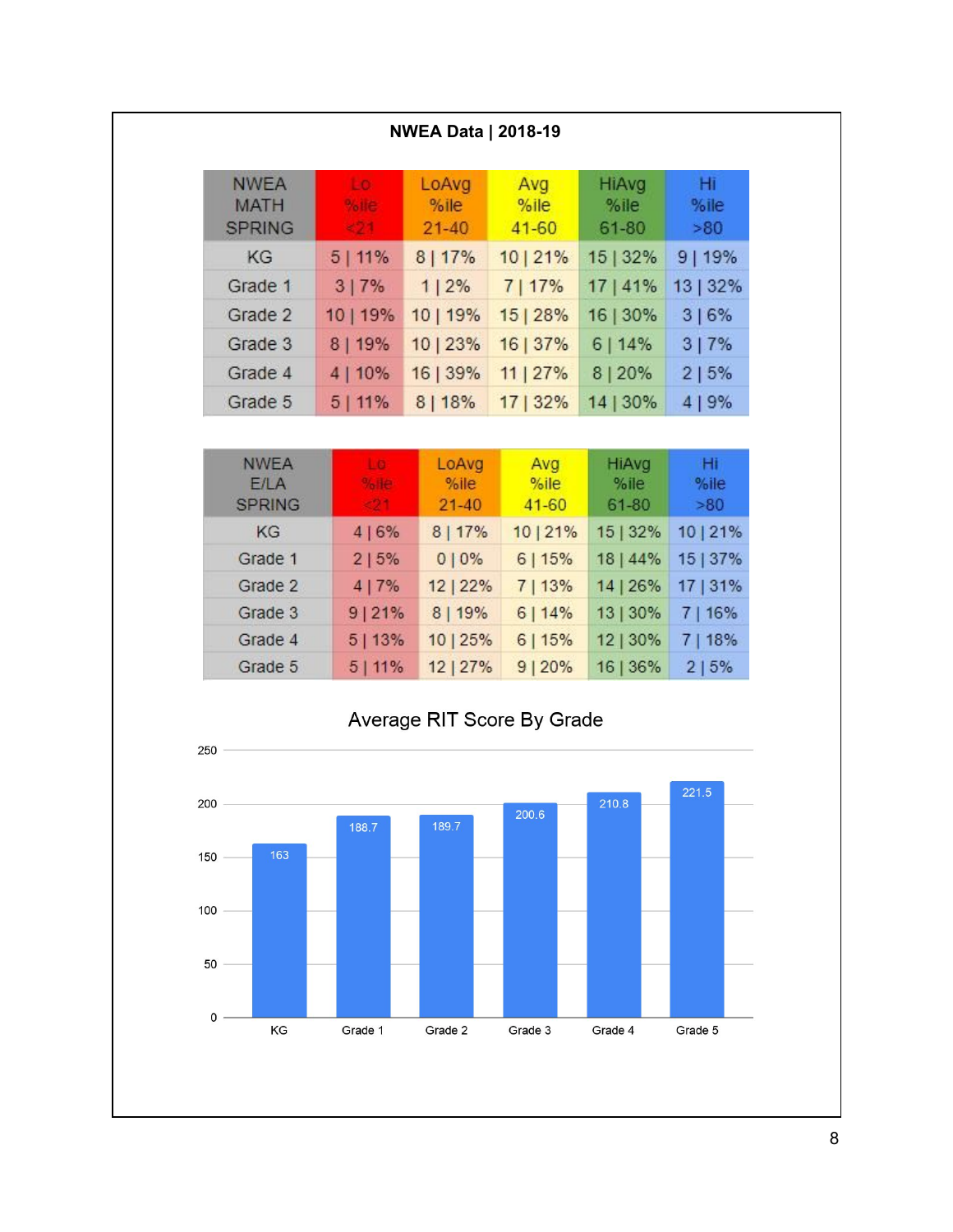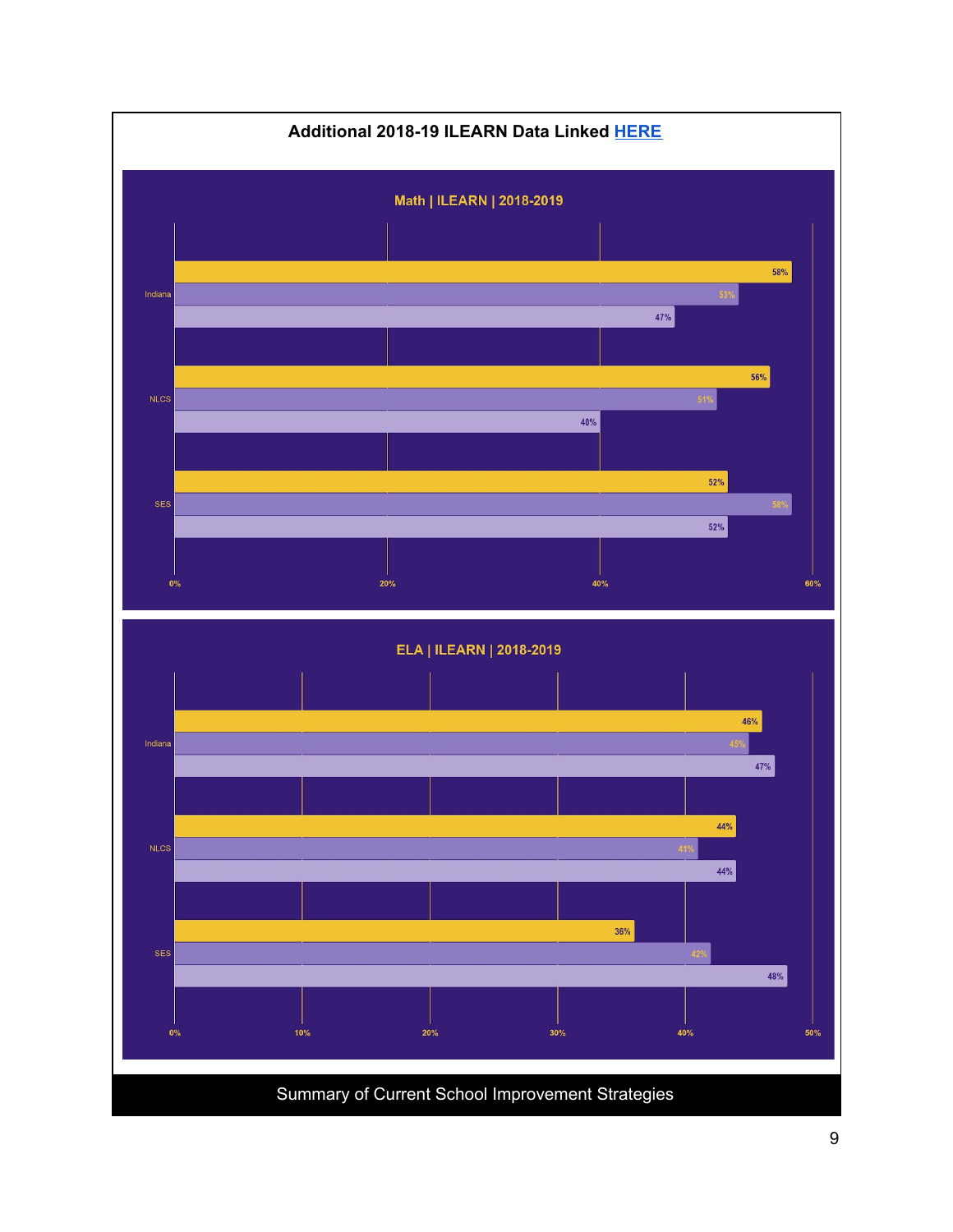### **Academic and Student**

All Shawswick Elementary stakeholders share a common goal for all students to learn, to develop a passion for learning, and to feel loved. Staff members will work to develop and foster genuine connections with students and also genuine, real-world connections to the curriculum in order to gain student buy-in and build that passion for learning. Additionally, staff will foster creativity and individualism in all students, encouraging students to learn new things in new ways.

Students in all grades will also demonstrate increased proficiency of math skills. Teachers will be using the My Math curriculum based on the District's Rigorous Curriculum and Pacing Guide. All teachers will also work on grade appropriate math facts utilizing Math Facts in a Flash and other online and in print math programs to increase automacy when working in math. Increasing the Depth of Knowledge in the classroom while using formative assessments will allow teachers to make adjustments as the data indicates.

Students in all grades will also demonstrate increased proficiency of English/Language Arts skills. Teachers will continue to use the District's Rigorous Curriculum and Pacing Guide, and the Reading Streets curriculum as a resource to teach mastery of Indiana Academic Standards. Increasing the Depth of Knowledge in the classroom while using formative assessments will allow teachers to make adjustments as the data indicates.

This year, our staff will utilize PLC time as a time to learn, collaborate and improve our practice together. Some topics include writing formative assessments, identifying priority standards, creating rigor through questioning, Webb's Depths of Knowledge, STEAM and project-based learning.

## **Leadership Goal**

Administrators will conduct weekly walkthroughs and provide feedback to classroom teachers in an effort to improve classroom instruction and achieve school goals. Walkthroughs and feedback will focus on DOK, rigor and effective practice in order to help support teachers in creating, developing and maintaining a rigorous learning environment.

### **Effective Instruction Goal**

Shawswick Elementary teachers will participate in monthly PLCs with colleagues in an effort to continue building their "teaching toolboxes" and learn new research-based methods that can be implemented in the classroom. In addition to identifying and focusing on priority standards, in alignment with the entire district, our school will also be digging into rigor and Webb's Depths of Knowledge.

In an effort to increase rigor in classrooms and ensure students are being challenged with rigorous tasks and higher level questioning, teachers will participate in PLCs and professional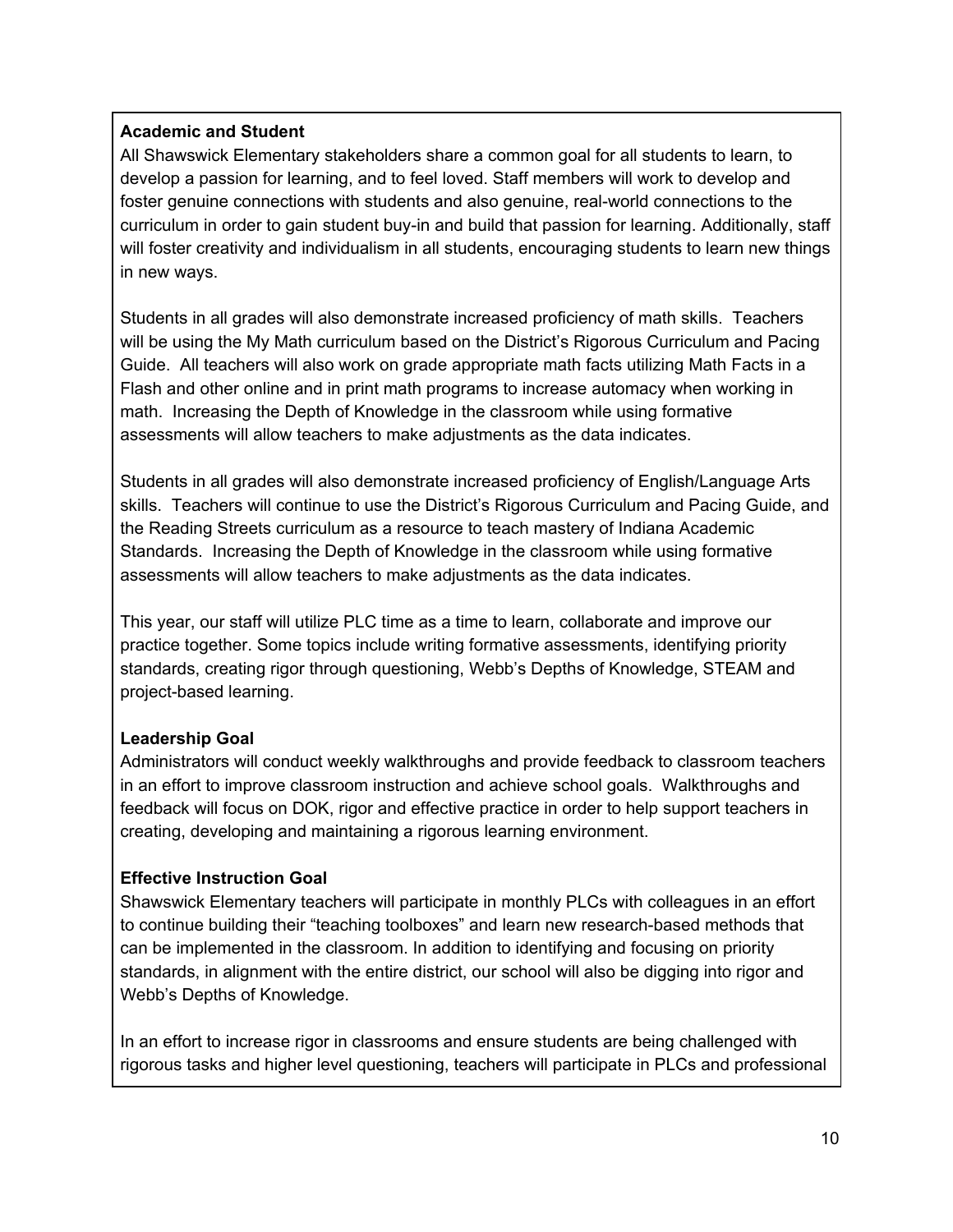learning on these topics. Shawswick teachers are lifelong learners and are excited to contiue to improve their practice.

Shawswick staff will utilize their uniterrupted 90-minute reading block, as well as their 60-minute math block, to ensure all students are receiving quality Tier 1 and Tier 2 instruction. During these times, teachers will make data-informed decisions to utilize small group instruction, differentiation and flexible grouping.

#### **Student Support Goal**

In order to meet the learning needs of all students, Shawswick Elementary teachers will meet frequently with grade-level teams, administrators, and other colleagues. This collaboration time will be data-focused and provide teachers with time to create, review and reflect on formative and summative assessments. Teachers will respond to data appropriately to ensure the needs of all students are met. These needs may be educational, behavioral, or emotional.

### Core Curricula

Teachers will be using McGraw Hill's My Math curriculum and Pearson's Scott Foresman Reading Streets based on the District's Rigorous Curriculum and Pacing Guide. Furthermore, teachers will use the identified ILEARN Blueprints and district-wide priority standards to ensure students are mastering the necessary Indiana Academic Standards.

#### Formative and Summative Assessments

## **Formative Assessments Summative Assessment** NWEA **ILEARN** Star Reading **I AM** Classroom Formative Assessments Star Reading Classroom Check for Understanding Classroom Assessments

NWEA Skill Checklists Other Progress Monitoring

Running Records Kindergarten Skill Assessment

### Academic Intervention and Enrichment Programs

In-class differentiation Weekly HA Differentiation based on Data Study Island RtI Program RtI Time/Tier Time Various computer programs (AR, Reading Eggs, Eggspress, Xtra Math, MobyMax, etc...)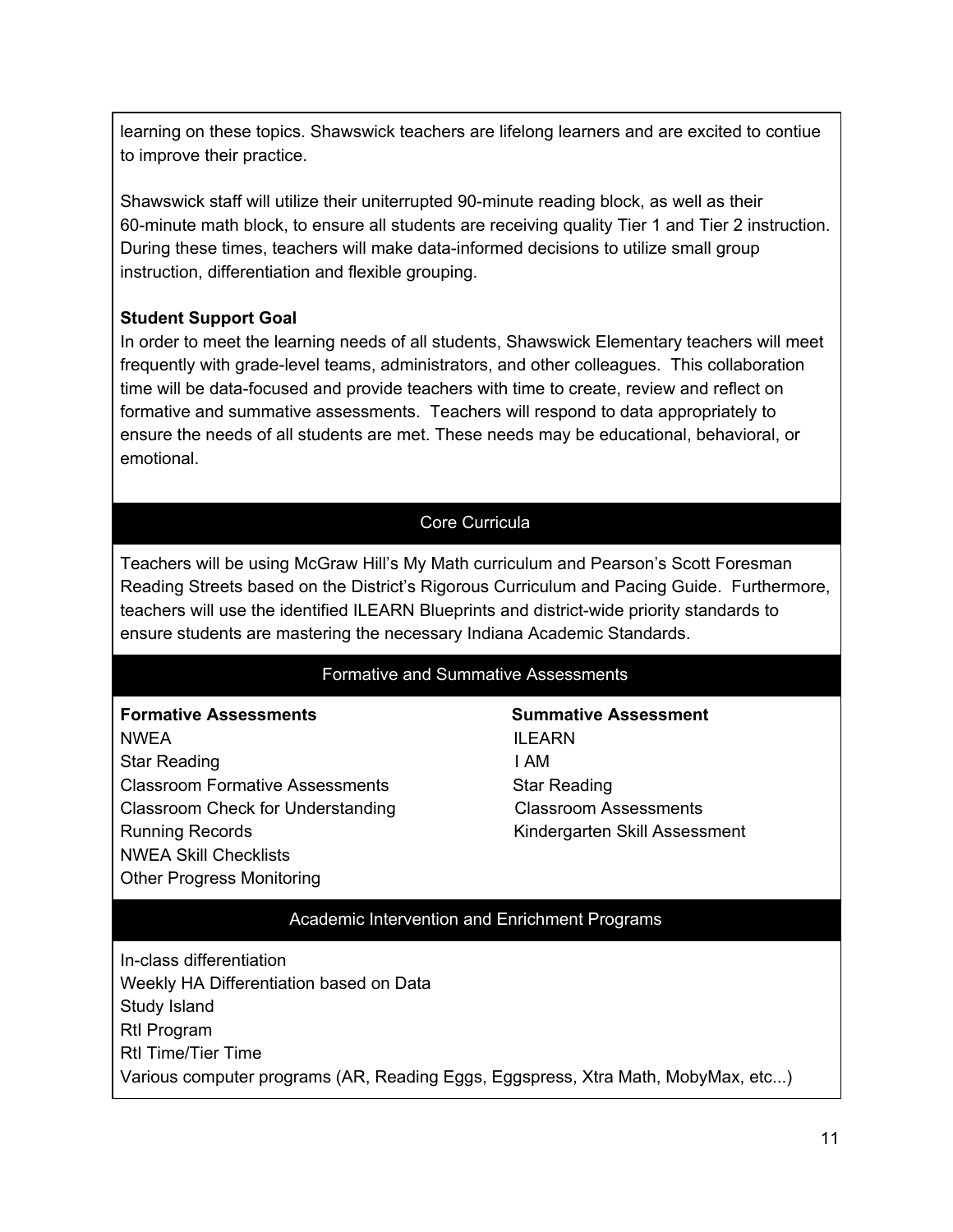Mystery Science Rozzy Title I assistance Special education services Enrichment activities with HA Coach **Sidewalks** 

#### Other Programs Available to/for Students

In addition to the intervention and enrichment programs noted above, Shawswick Elementary also provides other programs to foster the academic and social/emotional growth of all students. We have a counselor on site who collaborates with teachers and staff to support students. Teachers provide students with Tier Time (RtI time) where small-group instruction is the norm and teachers provide time for individualized instruction and remediation and enrichment. Other programs for students include basketball, cheer, dance, math bowl, spell bowl, student council, and pep club.

Additionally, students participate in the following universal screeners for early intervention during the school year:

- Dyslexia Screener (Grade K-2)
- Auditory Screening
- Lions Club Vision Screening

## Teacher and Staff Selection

Teachers must be highly qualified in their position to be considered to work at Shawswick elementary. During the year, teachers are also offered a number of professional development opportunities to continue in their learning. Teachers are also placed in intentional positions in order to be the most effective educator for our students.

Likewise, instructional support staff must have 2 years of college or pass a paraprofessional test. Aides are also placed in intentional positions in order to be the most effective support to our teachers and students. Every teacher has access to an instructional assistant during both reading and math blocks.

### Teacher and Staff Professional Learning Opportunities

### **2019-2020 Professional Development Plan**

- RtI meets monthly (and additionally as needed) to focus on Student data
- PLCs meet monthly
- Teachers collaborate with grade level and vertical partners to discuss data and guide instruction
- Principals will participate in PLCs every month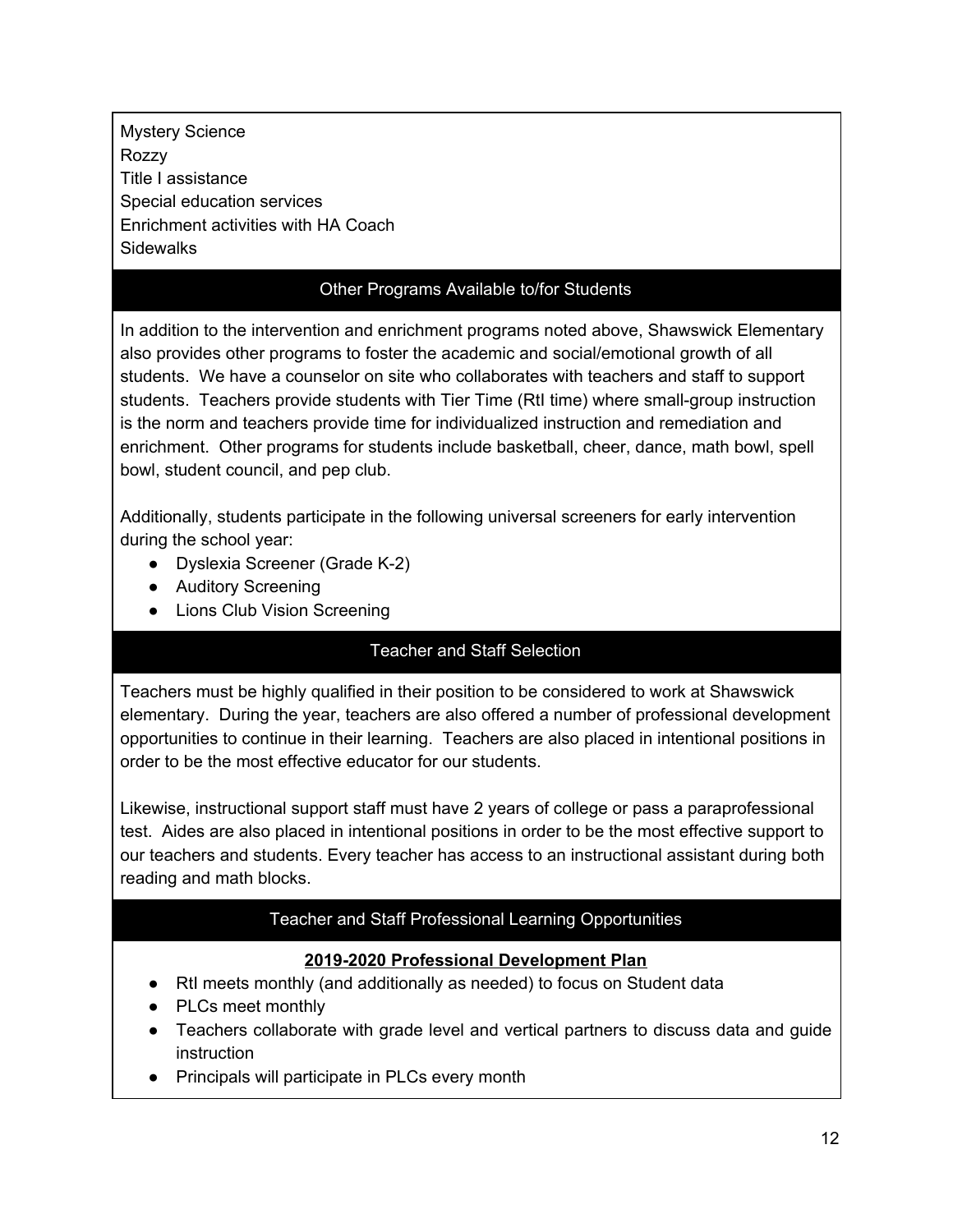- Teacher meetings are monthly
- Teachers will participate in a collaborative book study

### Teacher and Staff Coaching and Evaluation Model

First year teachers are part of the NLCS "New Teacher" meetings, which meet one time a month. They are also assigned a mentor to help them with their transition into the school. This mentorship continues, even when the "New Teacher meetings" end.

The Shawswick Elementary principals also conducts daily walkthroughs of classrooms and record data from walkthroughs via a Google Form. This form focuses on effective instruction and Depth of Knowledge. NLCS also has adapted a RISE-like Evaluation model (ME-Time) that allows every teacher to be observed twice during the year.

Additionally, instructional coaches and mentors are available to assist and support teachers in the growth and improvement process.

#### Family and Community Engagement Strategies

Shawswick Elementary employs a number of strategies to engage our families and our community. The school sends out a monthly newsletter, and has a website with up-to-date information. Likewise, our teachers often have newsletters and social media accounts (Bloomz/Class Dojo) in order to engage families.

Our school also has a very active PTO which engages families and teachers and provides for volunteer opportunities for all parents/guardians.

### Community Partnerships

| <b>Organization</b>            | <b>Area of Involvement</b>               |
|--------------------------------|------------------------------------------|
| After the Pole                 | Nationwide Day of Prayer Around the Flag |
| American Heart Association     | Jump Rope for Heart                      |
| Becky's Place                  | <b>Resident Student Families</b>         |
| <b>Bedford Animal Hospital</b> | Grade 1 Visit                            |
| <b>Bedford City Police</b>     | Shop with a Cop                          |
| <b>Bedford Fire Department</b> | Kindergarten Visit                       |
| <b>Bedford Fire Department</b> | <b>Fire Prevention Week</b>              |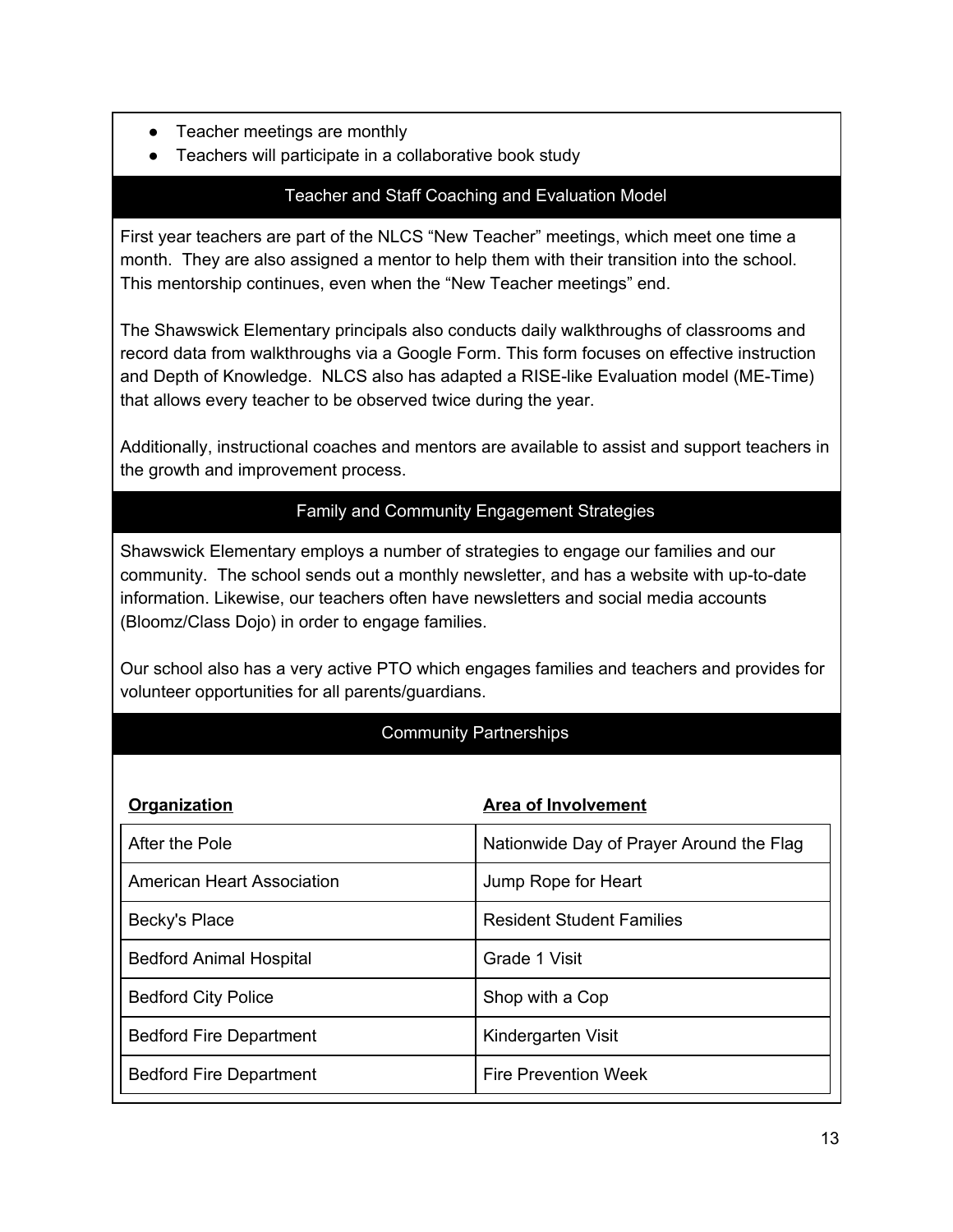| <b>Bedford Public Library</b>               | <b>Classroom Books/Visits</b>            |
|---------------------------------------------|------------------------------------------|
| <b>Between the Crowd</b>                    | Site for Meetings                        |
| <b>BNLHS Athletic Department</b>            | Shop with a Star                         |
| <b>BNLHS Guidance Department</b>            | <b>Cadet Teachers</b>                    |
| <b>BNLHS History Department</b>             | <b>History Fest</b>                      |
| Bonnie Cabbage Plant Organization           | Cabbage Plants for Grade 3               |
| Boys & Girls Club of America                | After School Program                     |
| Channel 14                                  | Local TV for Announcements, etc.         |
| <b>Child Evangelism Fellowship</b>          | <b>Good News Club</b>                    |
| <b>DARE</b>                                 | <b>Drug Awareness</b>                    |
| <b>Dental Smiles</b>                        | <b>Mobile Dentistry</b>                  |
| Department of Natural Resources             | 5th Grade                                |
| Department of Natural Resources             | Soil & Water Conservation                |
| <b>Domestic Violence Coalition</b>          | <b>Available for Services</b>            |
| <b>Girl Scouts</b>                          | Site for Meetings                        |
| <b>Hoosier National Forest</b>              | 5th Grade Program                        |
| <b>IU School of Education</b>               | Student teachers                         |
| Imagination Library                         | <b>Books for Students</b>                |
| Kiwanis                                     | "I Like Me" Books                        |
| Lawrence County Community Foundation        | <b>Great Grants</b>                      |
| Lion's Club                                 | <b>Free Vision Screening/Glasses</b>     |
| Pizza Hut                                   | Book It! Reading Program                 |
| Scholastic                                  | <b>Scholastic Book Fairs/Book Orders</b> |
| <b>Angel Tree</b>                           | <b>Gifts for Students</b>                |
| <b>Shawswick Elementary Student Council</b> | Numerous; recycling, etc.                |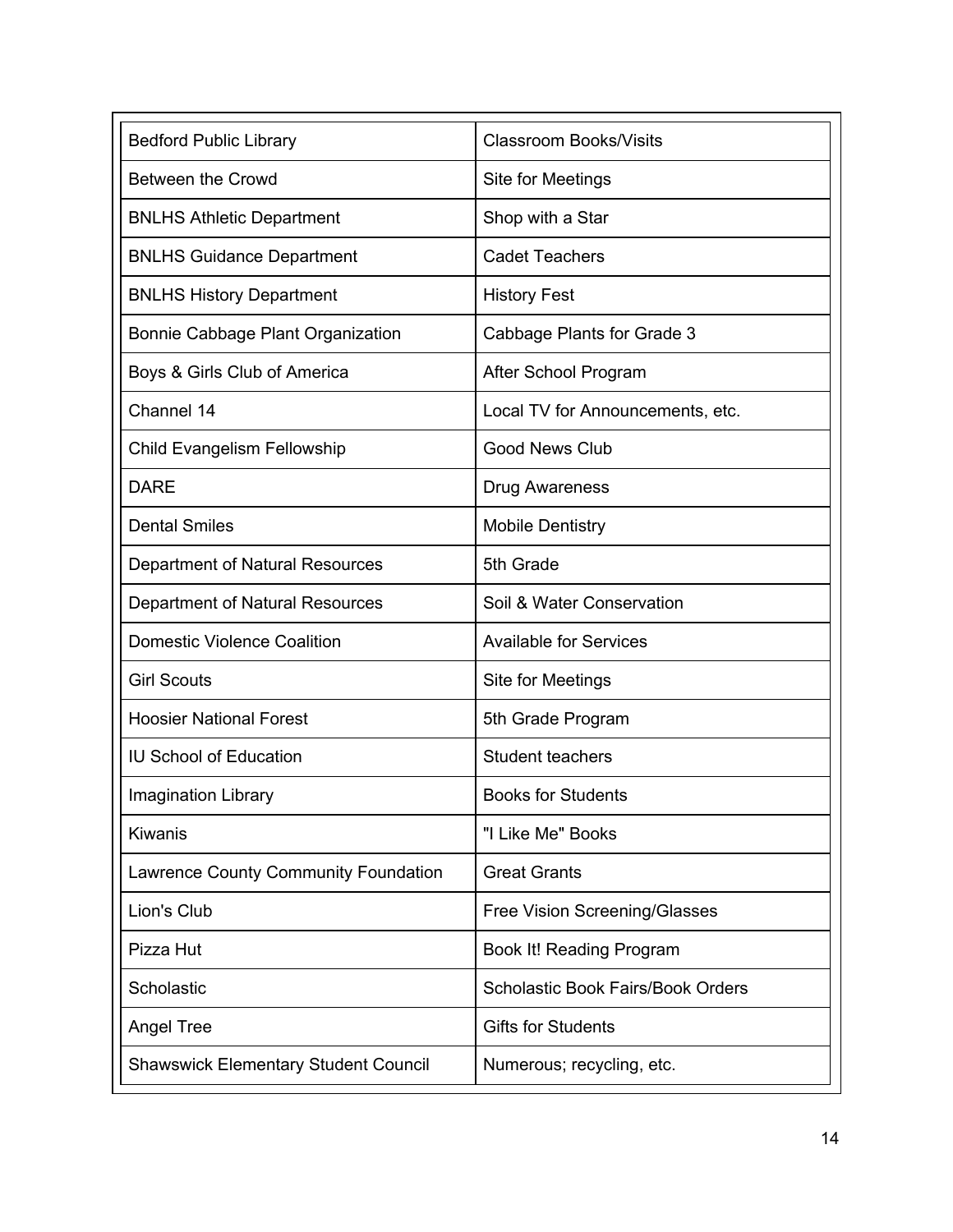| <b>Teacher's Warehouse</b> | Free Supplies for Classrooms |
|----------------------------|------------------------------|
| <b>Times Mail</b>          | Your Page                    |
|                            |                              |

### **Schoolwide Goals**

#### Goal 1

By May of 2020, each K-5 class of students will show 80% growth on NWEA English/Language Arts according to the *Achievement Status and Growth Projection Summary Report* in the area described as *Percent of Projected Growth Met* and in alignment with the pilot of the new growth-based North Lawrence Achievement Goal (NLAG).

#### Goal 2

By May of 2020, each K-5 class of students will show 80% growth on NWEA Math according to the *Achievement Status and Growth Projection Summary Report* in the area described as *Percent of Projected Growth Met* and in alignment with the pilot of the new growth-based North Lawrence Achievement Goal (NLAG).

## Goal 3

By May of 2020, Shawswick Elementary students in grades 3-5 will show a minimum of 3% growth in the overall proficiency percentage for ILEARN English/Language Arts. Ultimately, this increase in achievement will raise the proficiency percentage average from 42% (average from 2018-2019 ILEARN) to a minimum of 45% on the 2019-2020 ILEARN assessment.

## **2018-2019 Overall Performance on the ILEARN test Shawswick Elementary School**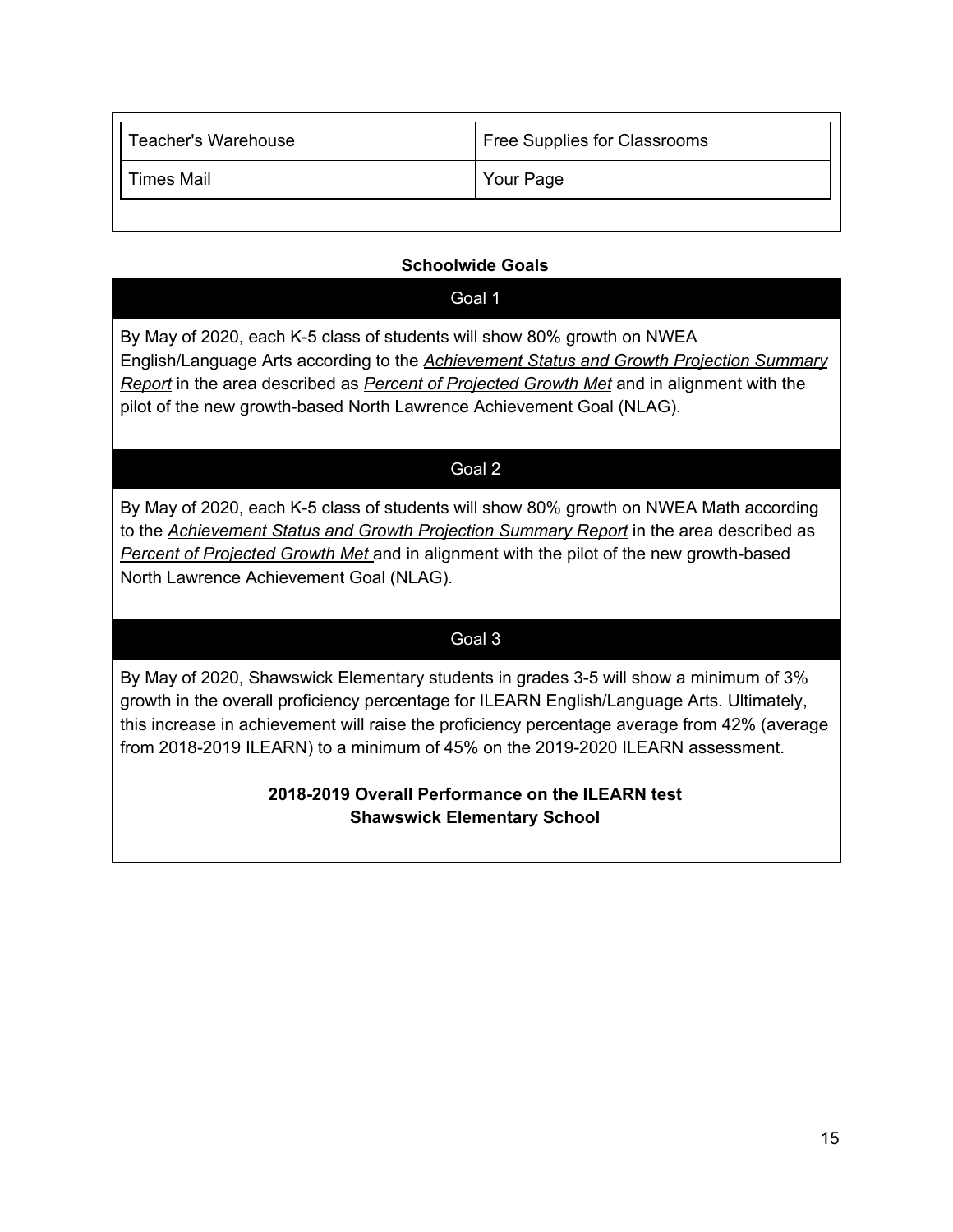| Grade   | Number of<br><b>Students Tested</b> | <b>Percent Proficient</b> |
|---------|-------------------------------------|---------------------------|
| Grade 3 | 44                                  | 36%                       |
| Grade 4 | 43                                  | 42%                       |
| Grade 5 | 44                                  | 48%                       |

## Goal 1 | Action Plan

**Goal:** By May of 2020, each K-5 class of students will show 80% growth on NWEA English/Language Arts according to the *Achievement Status and Growth Projection Summary Report* in the area described as *Percent of Projected Growth Met* and in alignment with the pilot of the new growth-based North Lawrence Achievement Goal (NLAG).

## **Action Plan:**

- Targeted check-in meetings will be held to review data and, in response, adjust instructional practices, following the fall and winter windows.
- Teachers will utilize flexible grouping and small group instruction to differentiate based on NWEA data and student performance.
- Teachers will be encouraged to collaborate with colleagues and students alike to set and track individual student achievement goals on NWEA.
- Teachers will utilize Study Island, taking advantage of its differentiated curriculum and cross-platform connections with NWEA, as an enrichment and intervention program throughout the school year.

## Goal 2 | Action Plan

**Goal:** By May of 2020, each K-5 class of students will show 80% growth on NWEA Math according to the *Achievement Status and Growth Projection Summary Report* in the area described as *Percent of Projected Growth Met* and in alignment with the pilot of the new growth-based North Lawrence Achievement Goal (NLAG).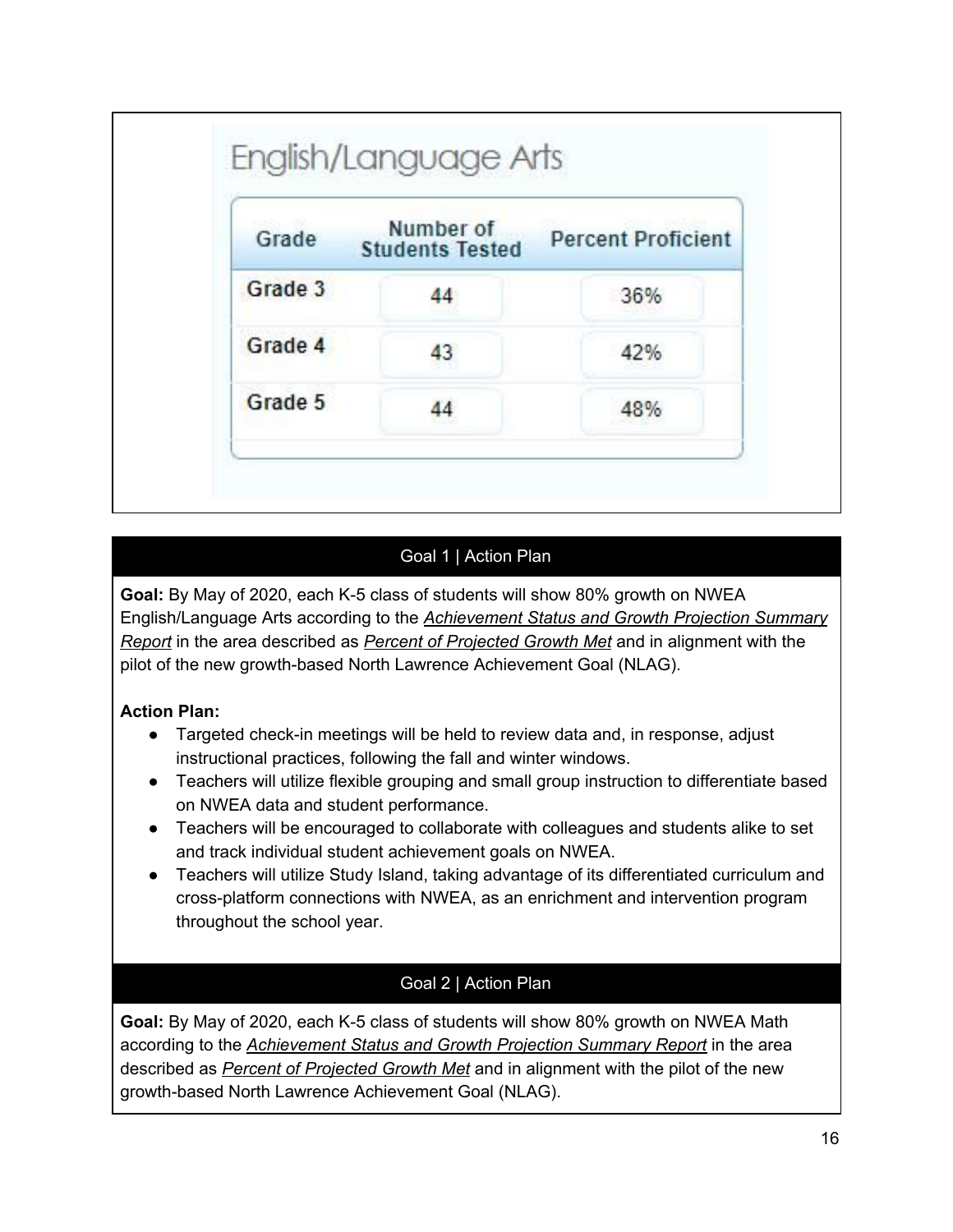### **Action Plan:**

- Targeted check-in meetings will be held to review data and, in response, adjust instructional practices, following the fall and winter windows.
- Teachers will utilize flexible grouping and small group instruction to differentiate based on NWEA data and student performance.
- Teachers will be encouraged to collaborate with colleagues and students alike to set and track individual student achievement goals on NWEA.
- Teachers will utilize Study Island, taking advantage of its differentiated curriculum and cross-platform connections with NWEA, as an enrichment and intervention program throughout the school year.

# Goal 3 | Action Plan

**Goal:** By May of 2020, Shawswick Elementary students in grades 3-5 will show a minimum of 3% growth in the overall proficiency percentage for ILEARN English/Language Arts. Ultimately, this increase in achievement will raise the proficiency percentage average from 42% (average from 2018-2019 ILEARN) to a minimum of 45% on the 2019-2020 ILEARN assessment.

### **Action Plan:**

- Teachers will utilize the daily uninterrupted 90-minute reading block to provide data-driven differentiated learning opportunities for all students.
	- Accelerated Reader
	- Guided Reading
	- Small-Group Instruction
	- Read and Respond Writing Strategies
- Teachers will review and analyze the 2018-2019 Standards Performance Breakdown ILEARN report to identify opportunities for growth and inform instruction.
- Teachers and administrators will utilize strategies developed and shared through district-wide professional learning focused on priority standards, rigor, and Webb's Depths of Knowledge in order to enhance practice and increase student achievement.
	- Administrators will use walkthrough data to provide feedback and make decisions about professional development in an effort to enhance instructional practice and increase student achievement.
	- $\circ$  Teachers will participate in a book study on rigorous questioning and how to incorporate and increase Depths of Knowledge as part of daily classroom practice.

### **Curriculum**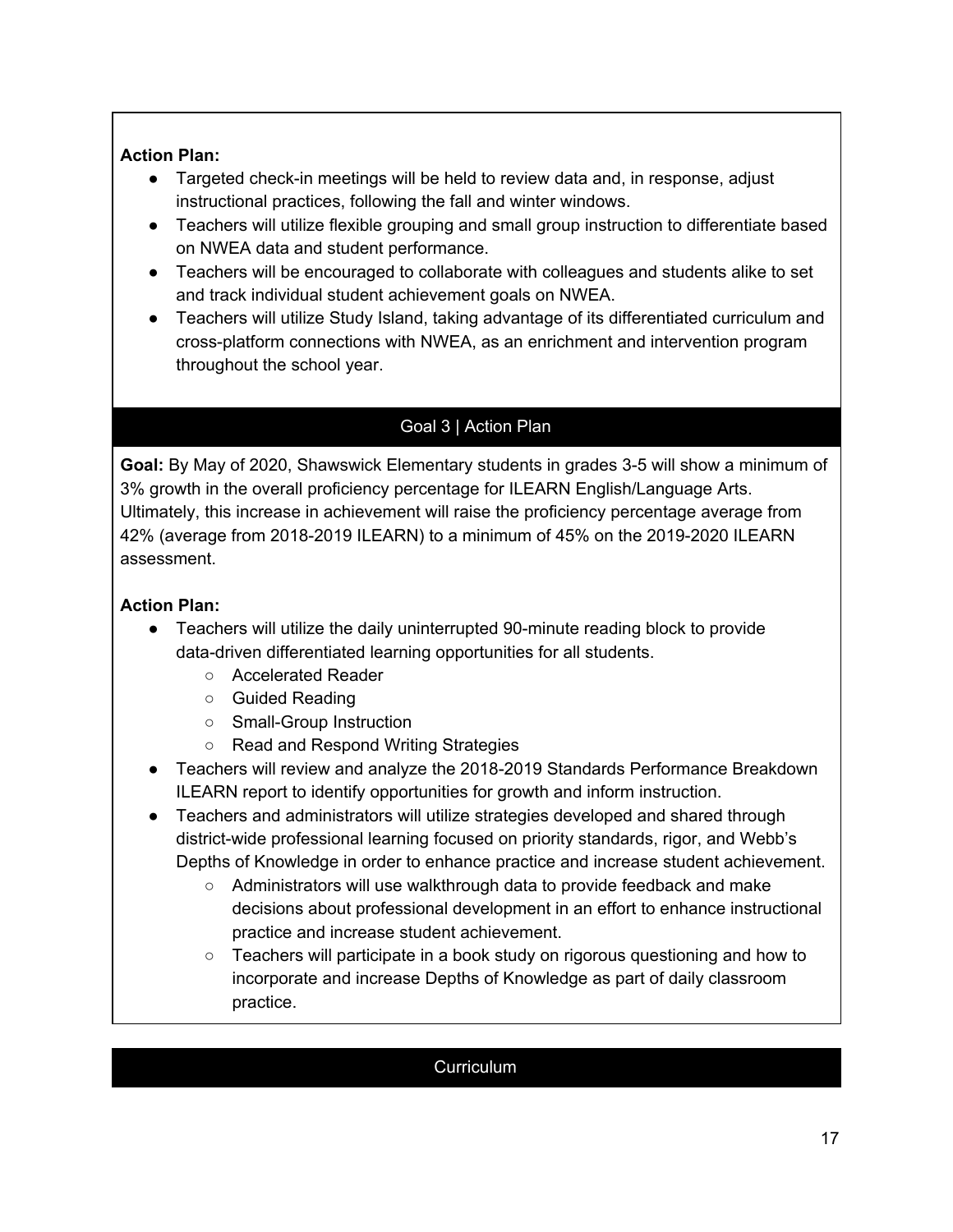Shawswick Elementary teachers participated in a PLC, using the Indiana Academic Standards, data from NWEA, STAR, and ILEARN, and other classroom data to identify priority standards. In 2013 we adopted a Pearson Reading series, *Reading Streets*, and in 2016 we adopted McGraw Hill's *My Math* program, which we use during whole-group, Tier 1 instruction. These programs are research-based and available to all teachers/students in the corporation. With a great amount of transience in our corporation, this is beneficial. Additionally, Title I staff utilizes the *My Sidewalks* program with students, which is a researched-based intervention program used to address academic needs and intervention in reading. Additionally, many teachers have an RTI time where teachers deliver data-driven instruction focused on addressing the individual needs of students. We also have access to leveled readers from our math program that are used for intervention and small group instruction.

#### Assessment

Shawswick Elementary uses a variety of assessments in order to determine students' success and mastery of skills and standards. We utilize the STAR Reading assessment, which students take quarterly, in addition to NWEA, which is given three times a year during the following windows:

- ❏ Fall Window | August 12, 2019 August 30, 2019
- ❏ Winter Window | December 2, 2019 December 20, 2019
- ❏ Spring Window | May 1, 2020 May 22, 2020.

We will also utilize ILEARN, I-AM, and IREAD state assessments to measure students' achievement, gather and analyze data and drive instruction. These assessments are administered once a year as mandated by the state. Teachers and staff receive professional development on these new assessments, including how to administer them, run reports and use those reports to analyze data and adjust instruction based on the findings.

Teachers collaborate to discuss data and participate in PLCs where they work together to analyze specific data and discuss remediation and enrichment strategies. Teachers are required and expected to use formative assessments regularly to guide instruction and assess student mastery and progress frequently. Teachers are provided feedback from administration during classroom walk-throughs and checks for understanding and formative assessments are an expectation. Teachers use formative assessment data to drive instruction weekly, if not daily. Additionally, teachers participate in various professional development opportunities throughout the year, including professional book studies focusing on effective instruction, collaboration and data usage.

#### **Instruction**

Shawswick Elementary teachers will work hard to create environments where students are authentically engaged. In order to achieve this, teachers will first foster and build genuine relationships with students, taking an interest in students' lives and interests. Teachers and staff will create educational opportunities for our students that challenge them, while giving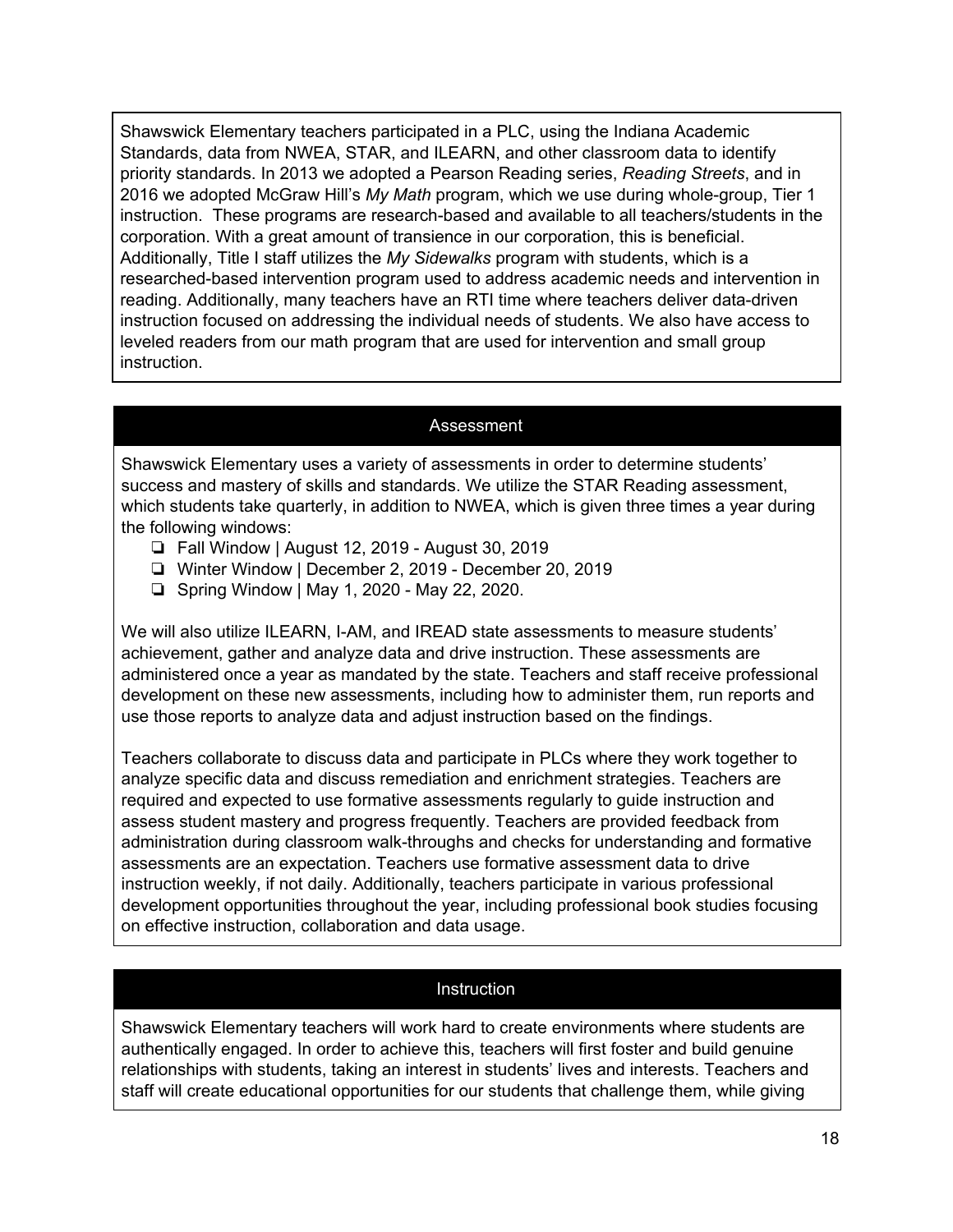them opportunities to feel successful and involved. Teachers will foster a growth mindset by creating opportunities for students to explore, create, and collaborate autonomously and with peers, encouraging students to be active components in their own learning. Classroom teachers remain in frequent communication with parents/guardians via email, phone, or classroom communication portal (Google Classroom, Class Dojo, Bloomz, etc.).

Teachers and staff treat all stakeholders with respect and care and build genuine relationships with stakeholders. Teachers will receive professional development on Depths of Knowledge and how to ensure students have access to learning at all four levels. Teachers are provided feedback on their instruction by administrators, based on walkthrough data. During each walkthrough the Depth of Knowledge level is observed by the administrator and the level is recorded with evidence. Teachers use questioning, informal observation, formative assessments, and checks for understanding during instruction and use this information to adjust lessons in real time.

Teachers participate in professional development, PLCs, and are provided other opportunities for continued growth and learning. Shawswick's teachers are lifelong learners and are always anxious to find new ways to engage students and discover more effective instructional strategies. Teachers and staff work together to identify students needing remediation and these students are identified and receive help based on their academic needs. We utilize an effective RTI process and Tier/RTI Time to make sure all student needs are met.

#### Family Engagement

Teachers and staff maintain frequent communication with parents/guardians about academics and other student concerns and successes. Teachers use phone calls, emails, Class Dojo, Google Classroom or other means of communication to communicate with parents/guardians daily and keep parents/guardians in the loop on student achievement. Additionally, many teachers provide weekly newsletters or messages informing parents/guardians of the week's lessons and standards. Parents/Guardians have the opportunity to volunteer in the classrooms, on field trips, during family nights, etc. Teachers and staff look forward to working with parents/guardians and hope to create a partnership with all families.

Our PTO works hard to involve parents/guardians in the school's happenings, and looks for input on their hopes, concerns, and suggestions. PTO meetings and other open means of communication with school staff and administration offer parents/guardians an outlet to voice concerns, ideas, etc. Administrators at Shawswick host "Coffee and Conversation" weekly as an opportunity for parents/guardians to come in and meet with the school's leaders to express thoughts, concerns and ideas. Title I funds are used to provide families with school supplies, books, and other ideas in order to make a meaningful connection between school and home.

#### **Technology**